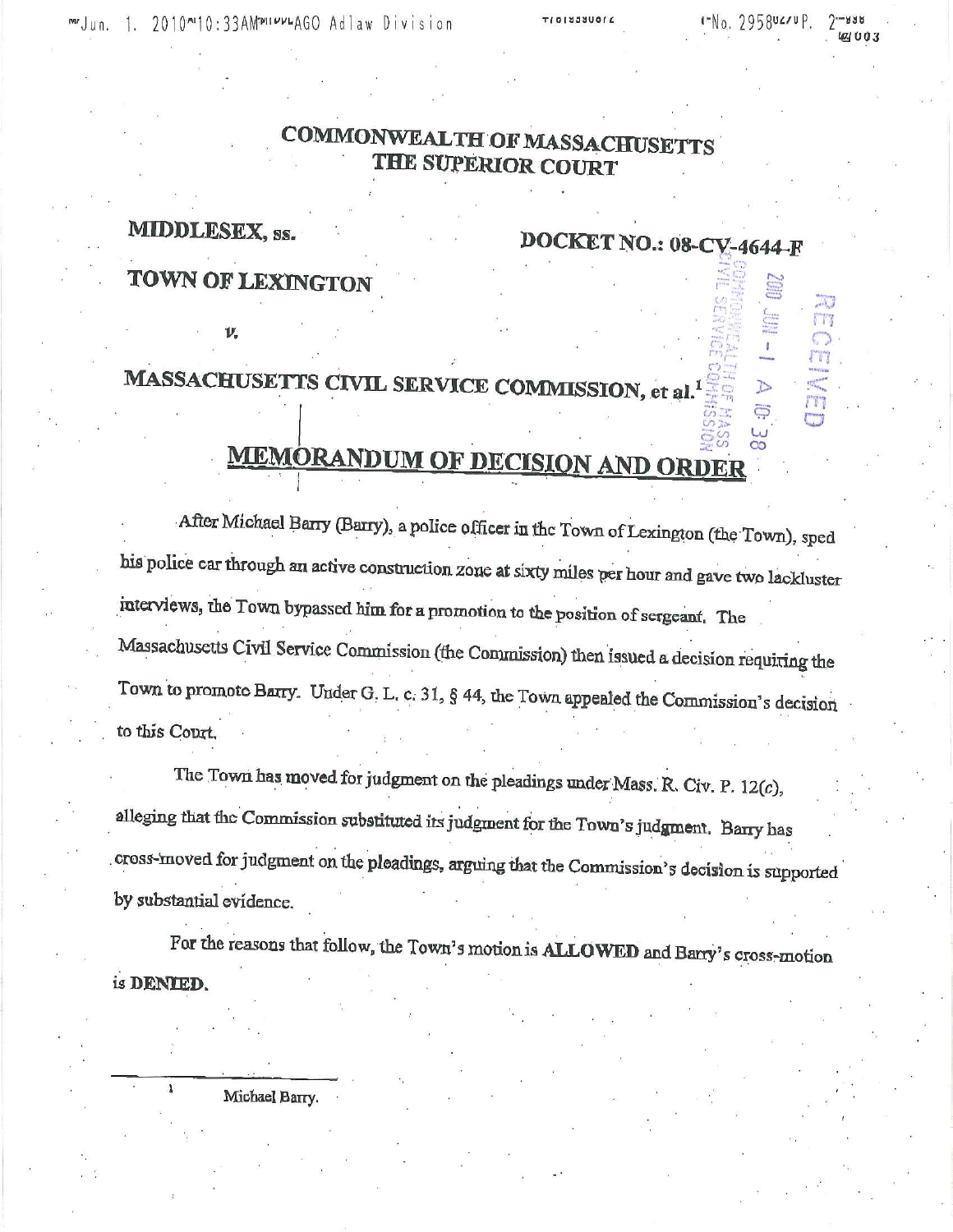M'Jun. 1. 2010"'10:33AM"'""''AGO Adlaw Division

TIUIVOUUDIA

#### **BACKGROUND**

The facts are taken from the administrative record. The Town hired Barry as a patrol officer in 1996. Tr. 89. As a patrol officer, Barry contributed to programming, installing, and maintaining laptop computers in the police cars. *Id.* at 43-44. He also volunteered in the Town's . school 9ystem and served as president of the Local 377 of the Intematlonal Brotherhood of Police Officers. *Id.* at 42, 95.

On August 23, 2002, the Town reprimanded Barry for driving his police car recklessly, at ' ' sixty miles per hour through an active construction zone. *Id.* at 21-22. Several contractors were working at the site, which contained heavy construction equipment and open trenches. *Id.* at 22. Although the contractors reported that Barry's driving had frightened them. Barry claimed he had been driving only thirty to thirty-five miles per hour and denied driving recklessly. *Id.* 

In 2005, the Town sought to fill four sergeant positions with candidates who had: the respect of their peers; leadership ability; a commitment to service, safety, and community policing; mature judgment; problem-solving ability; and self-awareness. Tr. at 6, 14. The Town valued **these** qualities because a sergeant acts as commanding officer when a lieutenant is absent. *Id.* Barry and eight other parrol officers applied for a promotion to the position of sergeant.<sup>2</sup> R.40.

The Town interviewed each candidate twice: the first interview was with the police chief and two captains; the second was with six of the candidate's peers.<sup>3</sup> Tr. 7. The Town articulated . The contract of the contract of the contract of the contract of the contract of the contract of the contract of the contract of the contract of the contract of the contract of the contract of the contract of the contrac four reasons for bypassing Barry. First, the Town reasoned that Barry did not handle stressful situations well. *Id.* at 20. Second, the Town stated that Barry needed to improve his interpersonal skills. *Id.* at 17. (For example, when asked about a sergeant's role, Barry

Although three candidates shared the last name Barry, the candidates were unrelated.<br>The Town also considered test agores, three years of performance ovaluations, and community feedback. Ed. at 7.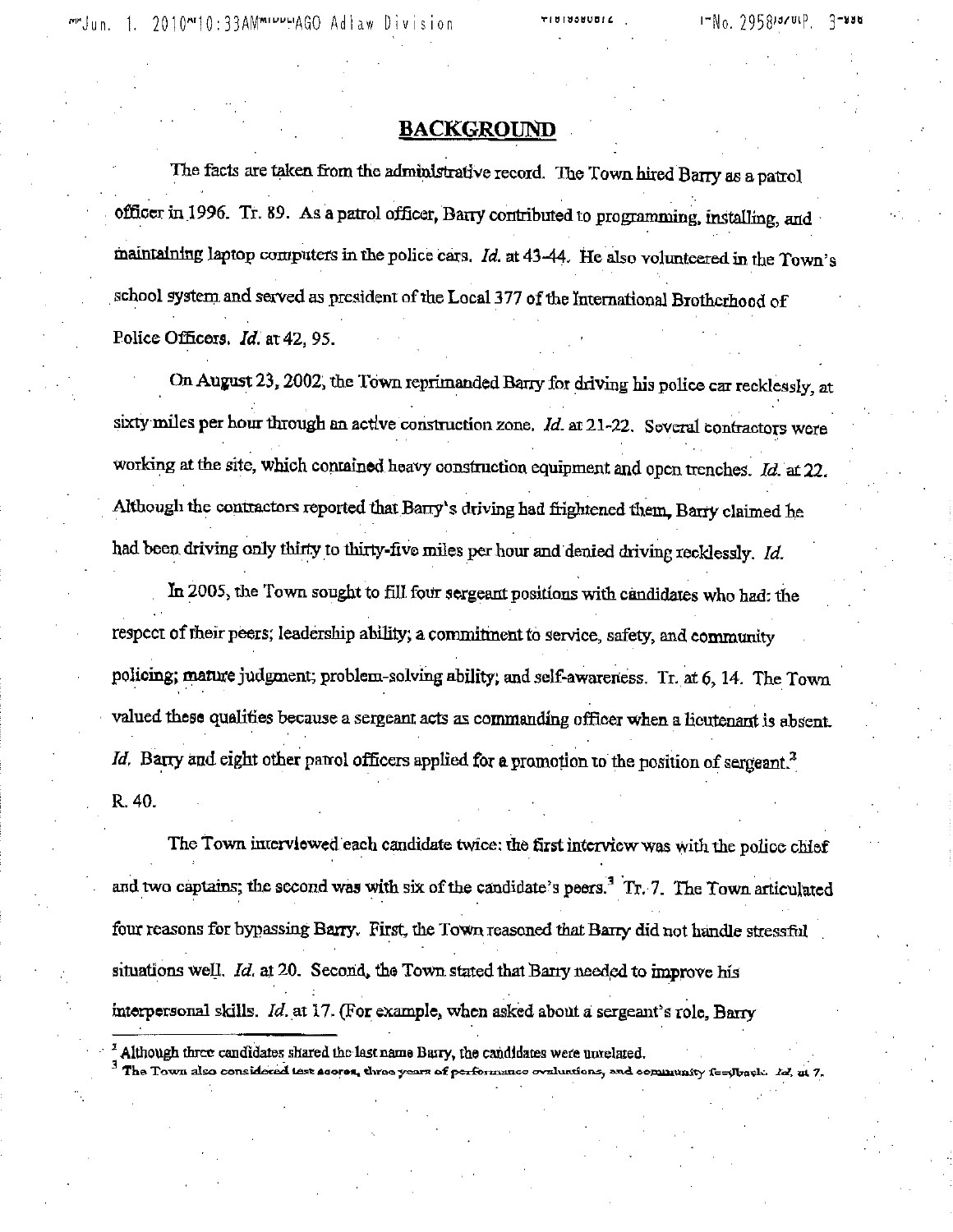emphasized direction and control and said he would somotimes need to be "the bad guy." Tr. at 20.) Barry did not, however, mention coaching, mentoring, guiding, or giving consuluctive feedback. *Id.* Third, the Town felt Barry lacked self-awareness. Although Barry asserted he never had lost his temper, several of his peers believed this was not the case. *Id.* at 58, Fourth. Barry was unfamiliar with a citizen who often complained to the Town's police department, and did not address how he would handle disgruntled citizens. *Id.* 

Barry appealed to the Commission, which held a hearing at which four witnesses testified. Commissioner David Henderson found 'that the Town was biased against Barry because Barry served as union president and participated on the Lexington Public Safety Staffing Review Committee. The Commissioner also criticized the Town's interview process.

The Town filed a complaint with this Court, and the parties now cross-move for judgment on the pleadings.

## **DISCUSSION**

The question before the Commission was whether "'there was reasonable justification for the action taken by the [Town] in the circumstances found by the commission to have cxisted when the [ToWn] made its decision,'" *City of Leominster* v, *Strarton,* 58 Mass. App- Ct. *726,*  727-728 (2003) (quotation and citations omitted). Because the Town enjoyed broad discretion to choose which candidates to promote, the Commission would exceed its authority if it "substitute[d] its judgment about a valid exercise of discretion based on merit or policy . ' . considerations by **[the** Town]." *Ciryo/Cambridge* v. *Ctvil Service Commission,* 43 Mass. App, Ct. 300, 304-305 (1997).

This Court's role is to "review the commission's decision to determine if it violates any of the standards set forth in G. L. c. 30A, § 14(7), and cases construing those standards." *Town* 

3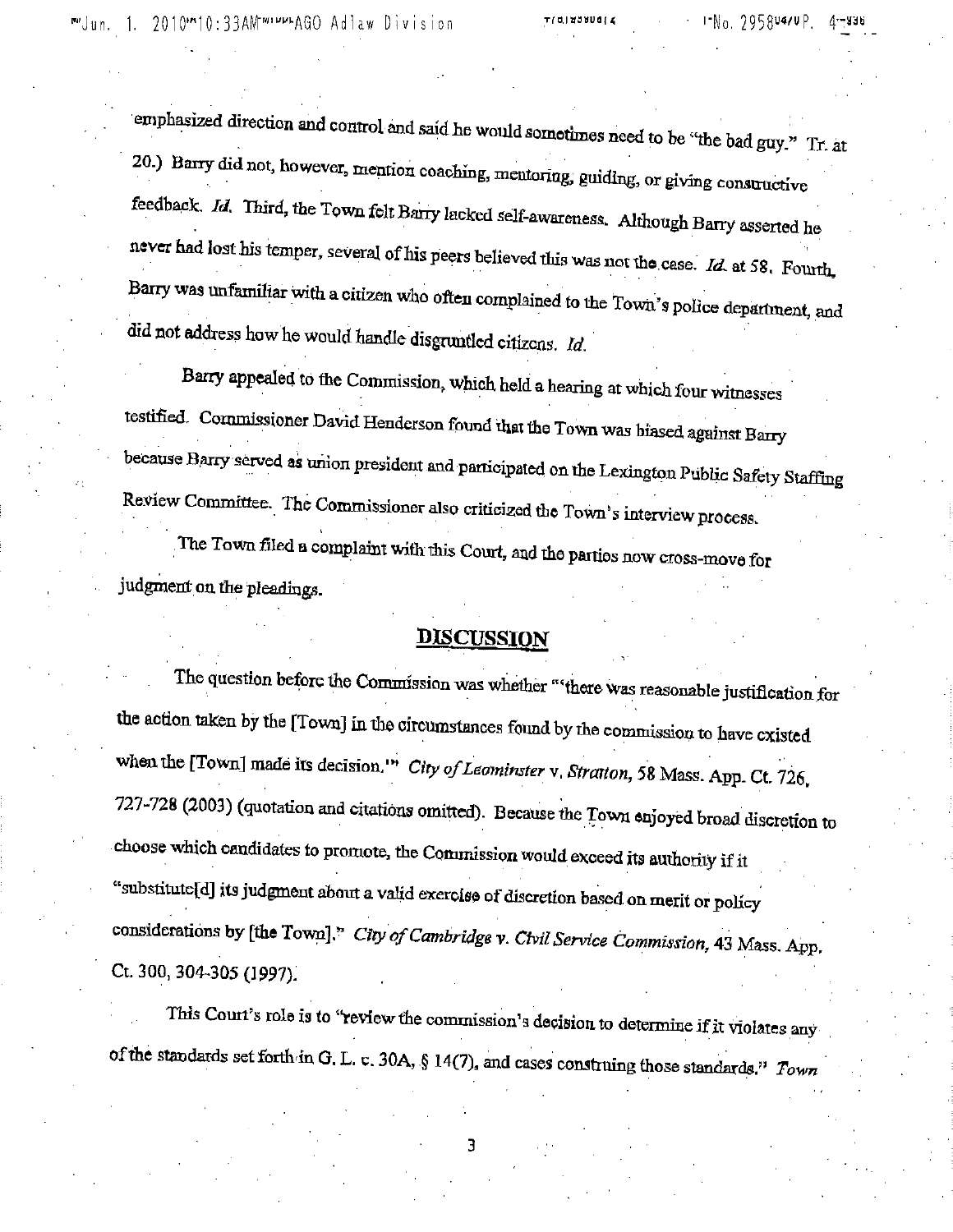*of Plymourh v. Civil Service Commission,* 426 Mass. I, 5 (1997). The Co-urt, therefore, is "required to overturn commission decisions that are inconsistent with governing law." *Id.* ( citations omitted).

In this case, the Commission substituted its judgment for the Town's judgment by:  $(1)$  discounting the Town's reprimand of Barry;  $(2)$  determining which criteria the Town should have used; and (3) second-guessing the Town's interview procedure.

#### I. **The Reprimand**

In bypassing Barry, the Town relied, in part, on its reprimand of Barry after he sped . ' ' ' recklessly through a construction zone. The Town also considered **Bany'** *s* refusal to accept responsibility for his behavior. 1ne Commission, however, sought to explaln away the reprimand by referring to it *as* "one incident of minor discipline, a reprimand for driving too fast, in a road construction area." R. 498. The Commission also criticized the Town's police chief for "emphasiz[ing] and dramatiz[ing] the seriousness of the incident." R. 482. Because the Town had a reasonable justification for relying on its reprimand of Barry, the Commission impermissibly substituted its judgment for the Town's judgment by minimizing the significance of the reprimand.

#### II. **Evaluation Criteria**

The Town identified six qualities that sergeants must possess: (1) the respect of their peers; (2) leadership ability; (3) a commitment to service, safety, and community policing;

4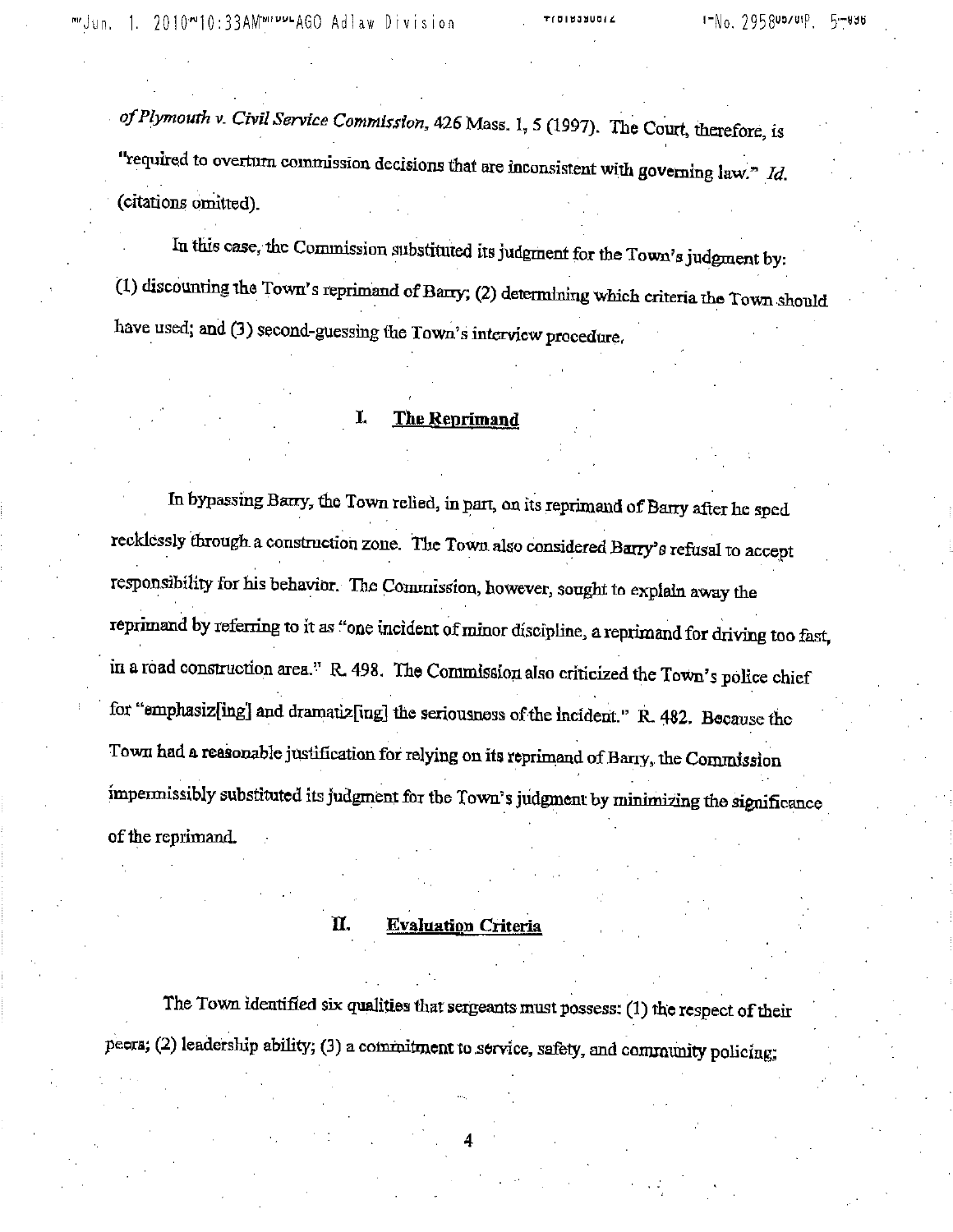(4) mature judgment; (5) problem-solving ability; and (6) self-awareness. The Commission apparently found these criteria unsatisfactory, and felt the Town should have considered Barry's military service and computer skills. The Commission also opined that the Town should have discounted another candidate who had not testified in court during a two-year period because in the Commission's view, "[t]estimony as a witness in court is an important duty and responsibility of a police officer." R. 474. The Town had a reasonable justification for selecting its evaluation criteria; the Commission substituted its judgment by deciding that other criteria were more important.

#### **III.** The Interview Process

The Commission was dissatisfied with the Town's interview process for five reasons. First, the process was difficult to understand. Second, the Town used two interview panels. Third, members of the police department staffed each panel. Fourth, neither panel used a numerical scoring system. Fifth, it was unclear whether the panels asked each candidate the same questions. From these findings, the Commission leapt to the conclusion that the "process was designed to obstruct [Barry's] opportunity for impartial consideration ...." R. 498, Because the Town had a reasonable justification for devising the interview process, the Commission substituted its judgment to reinvent what the *Commission* believed to be a . better process.

## **CONCLUSION**

Once again, the Commission has engaged in revisionist and creative fact-finding. *See Town of Shrewsbury* v. *Massachusetts Ci~il Service Commission,* 26 Mass. L. Rptr. 113 (2009),

5